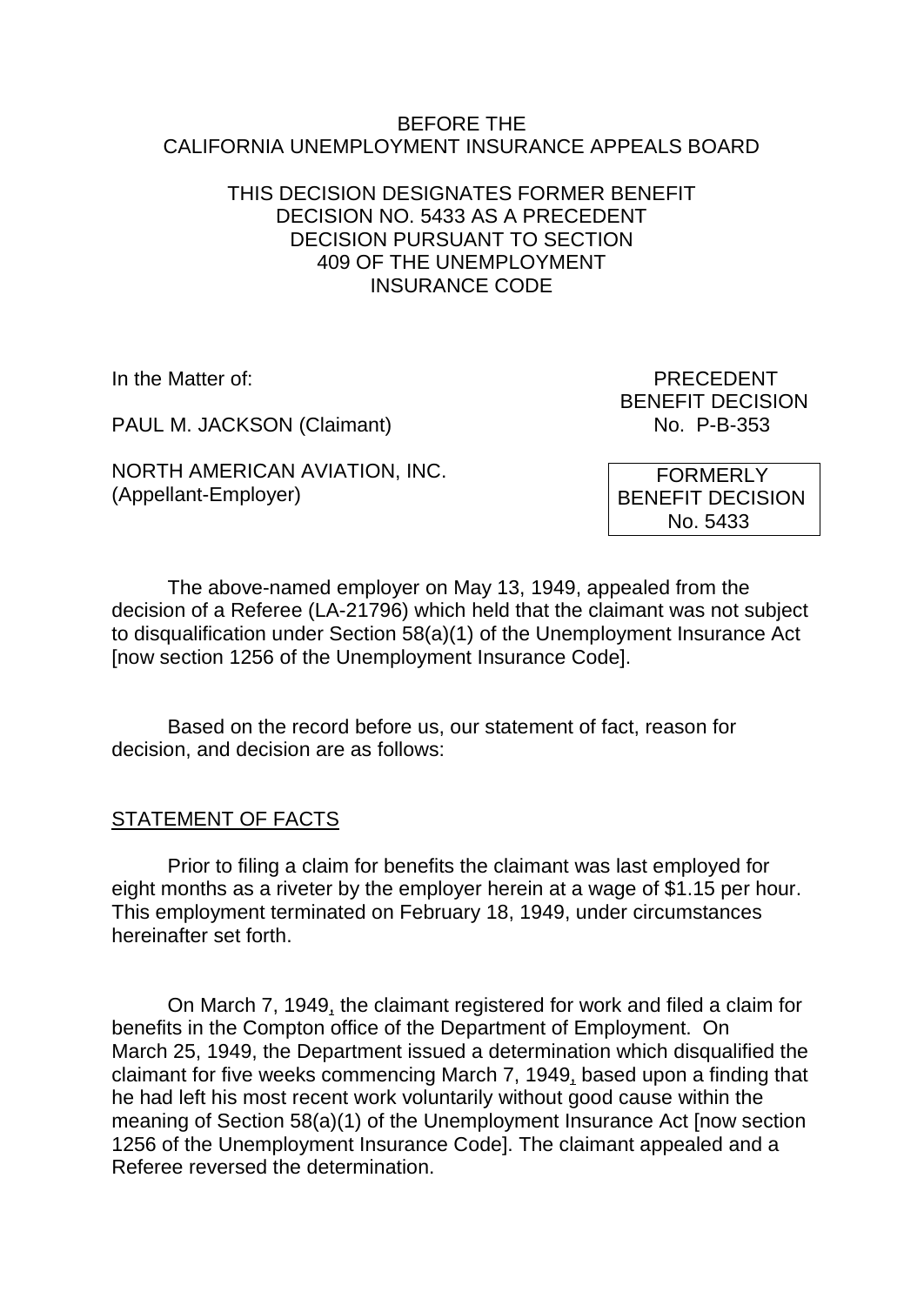#### P-B-353

The claimant last worked for the employer on February 16, 1949, and was scheduled to work his regular shift the following day when he became seriously ill and was taken to a hospital where he underwent an emergency operation. On February 18, the claimant's mother telephoned the employer to explain the circumstances surrounding her son's absence and to request that any wages then due him be made immediately available to take care of expenses arising in connection with his illness. The mother's call was routed to various officials of the employer's plant and as a result of her conversations with these officials she gained the impression that in order to make those wages immediately available it would be necessary for the claimant to resign or to obtain a clearance through the medical department of the employer's Inglewood plant. The claimant's mother explained that she did not have authority to terminate her son's employment and that she could not personally contact the medical department because of her son's condition. The claimant's mother finally instructed the employer to terminate the claimant's services provided the employer's records would show the reason for the resignation. On February 18, 1949, the employer mailed a letter to the claimant advising that he was considered to have resigned voluntarily effective February 18, 1949, at his mother's request. It was further stated that before a check could be issued for wages due it would be necessary to turn in his badge, identification card, and tool checks for final clearance. On February 20, 1949, the claimant was released from the hospital, but was not physically able to return to work until at least February 28, 1949.

On February 24, 1949, the claimant visited the employer's plant for the purpose "of terminating my resignation officially" because he believed the employer had acted unjustifiably in terminating the employment relationship. The claimant did not request reinstatement or that he be granted a leave of absence until he was well enough to return to work. The employer was uncertain as to whether favorable action would have resulted from such a request. The collective bargaining agreement in effect between the claimant's union and the employer provides that a leave of absence without pay is granted upon request of the employee, where a sufficient reason is given, upon written application of the employee or by his designated representative. A grievance procedure also is provided for in the agreement. The claimant's representative at the Referee's hearing, a union official, testified that he inquired into the possibility of filing a grievance for the claimant but was told that claimant "had waited too long."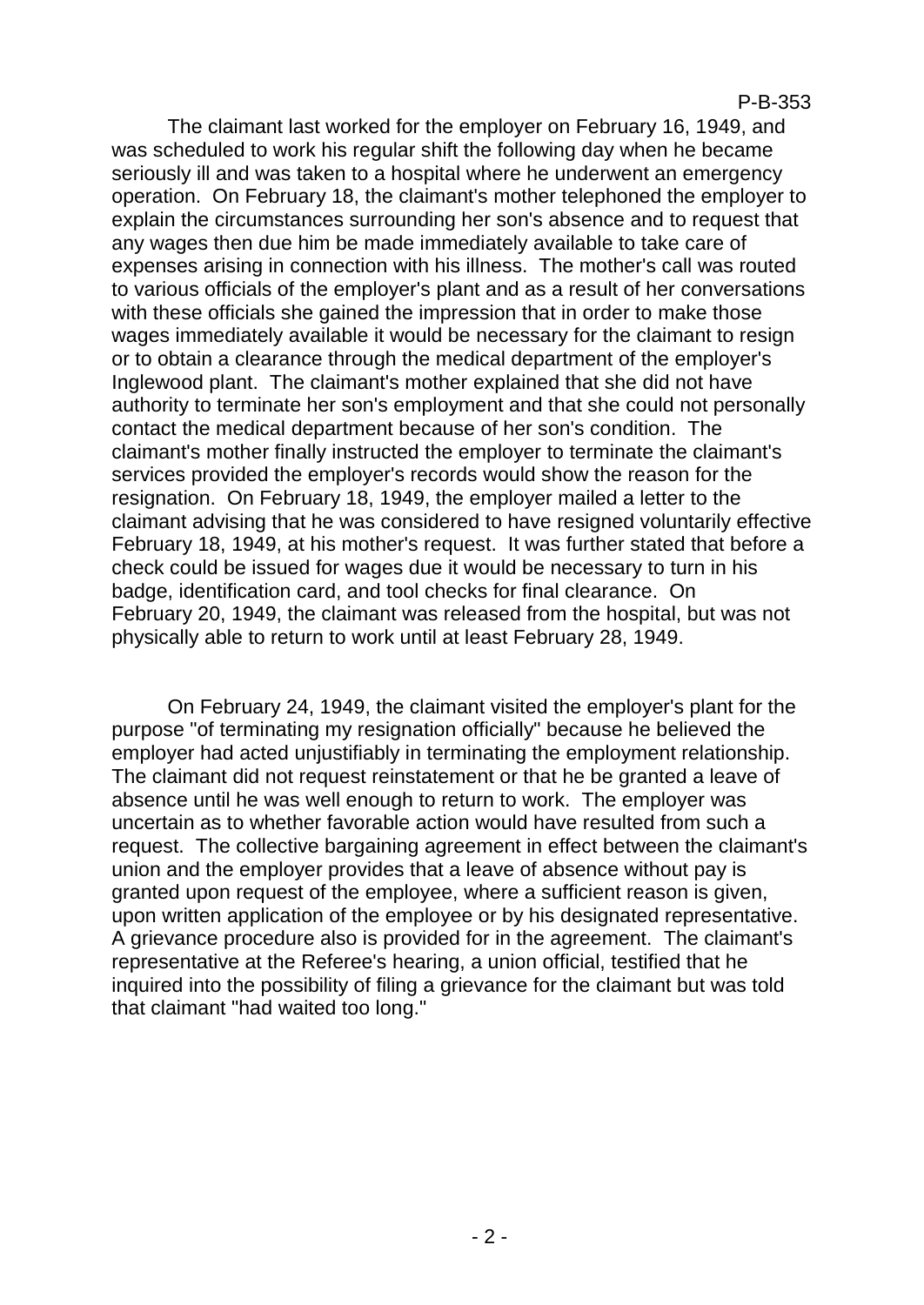# REASON FOR DECISION

The employer contends in this case that the claimant's failure to request reinstatement when he was well enough to do so constituted a ratification of his mother's previously unauthorized act and that he is, therefore, subject to disqualification under Section 58 (a)(1) of the Unemployment Insurance Act [now section 1256 of the Unemployment Insurance Code]. While it is true that agency may be created by ratification (C.C. 2307), which will result from acceptance by the principal of the benefits of the acts of the purported agent, it is well established by California judicial interpretation that ratification is possible only when the person whose unauthorized act is to be accepted purported to act as agent for the ratifying party (Watkins v. Clemmer (1933) 129 C.A. 567, 19 P. (2d) 303; Schweitzer v. Bank of America (1941) 42 C.A. (2d) 536, 109 P. (2d) 441; C.C. 2312; Restatement of the Law of Agency, secs. 85 and 87).

In the instant case, there can be no doubt that the claimant's mother did not purport to act as agent for the claimant in terminating the employment relationship. She purported to act for the claimant only to the extent of obtaining such wages as were allegedly due and owing to him for services rendered and specifically informed the employer of her lack of authority to resign on his behalf. Further, she made it clear that the resignation was conditional and the employer was fully aware of the reason for the request. Nevertheless, the employer did effectuate an unequivocal termination on February 18, 1949, although fully aware that the claimant was hospitalized and unable to act for himself. This unilateral act by the employer, taken at a time when the claimant was admittedly unable to work or to take any action to preserve the employer-employee relationship, in our opinion constituted a discharge or lay-off for non-disqualifying reasons under Section 58 (a)(1) of the Unemployment Insurance Act [now section 1256 of the Unemployment Insurance Code]. Furthermore, if the circumstances surrounding the claimant's termination from employment were construed to constitute a voluntary leaving of work it appears that good cause existed for the leaving because of the claimant's illness. (See Benefit Decision 5288-10812.)

It is our further opinion that the claimant's failure to subsequently request reinstatement or protest the employer's action through established grievance procedures is immaterial as far as having any effect on his potential eligibility for benefits. The employer's action was final, the employment relationship was terminated on February 18, 1949, and the claimant was not obligated to pursue the matter any further under the circumstances of this case.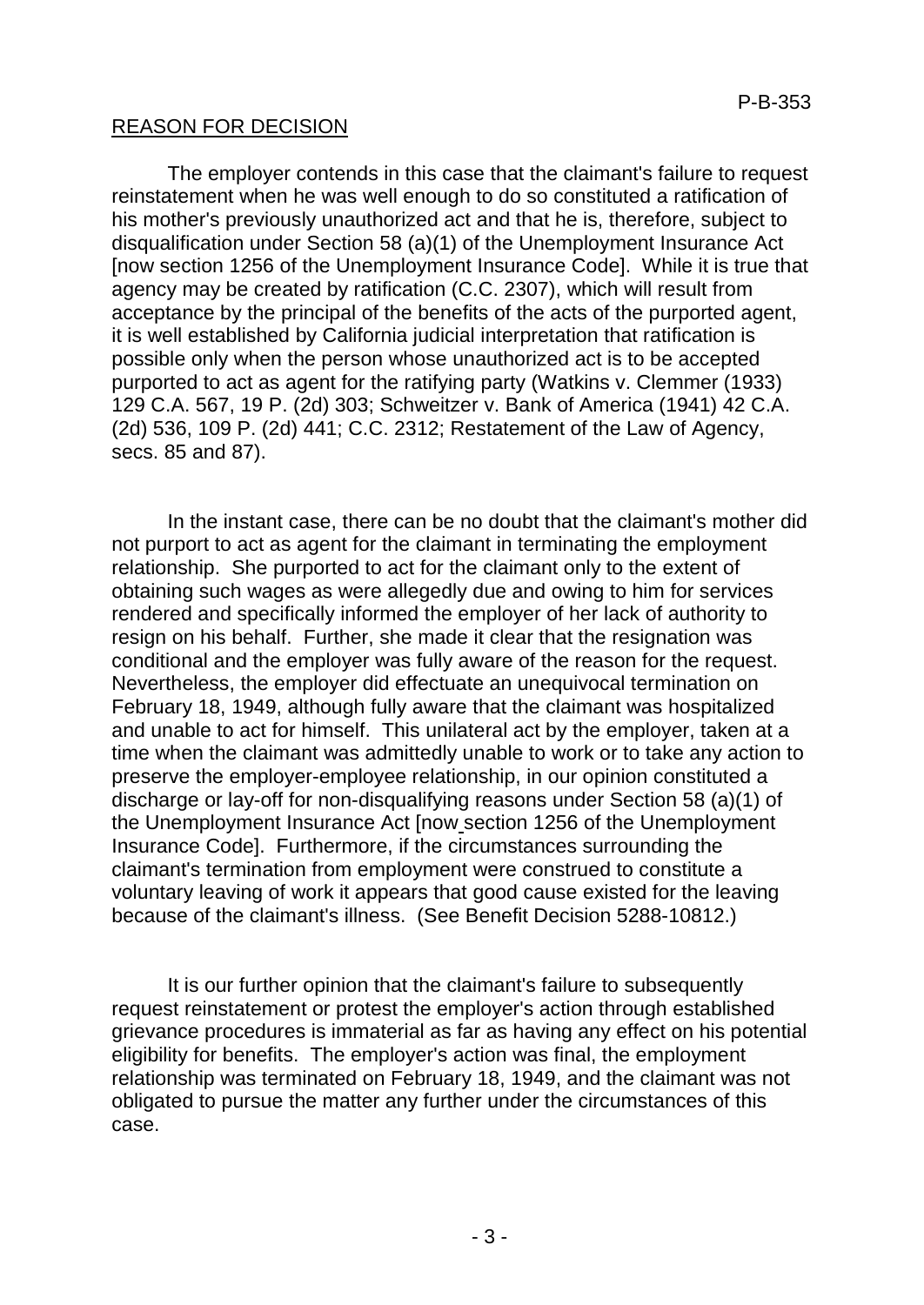# DECISION

The decision of the Referee is affirmed. Benefits are allowed provided the claimant is otherwise eligible.

Sacramento, California, July 21, 1949.

# CALIFORNIA UNEMPLOYMENT INSURANCE APPEALS BOARD

MICHAEL B. KUNZ, Chairman

GLENN V. WALLS

PETER E. MITCHELL (Absent)

Pursuant to section 409 of the Unemployment Insurance Code, the above Benefit Decision No. 5433 is hereby designated as Precedent Decision No. P-B-353.

Sacramento, California, June 2, 1977.

CALIFORNIA UNEMPLOYMENT INSURANCE APPEALS BOARD

DON BLEWETT, Chairperson

MARILYN H. GRACE

HARRY K. GRAFE

RICHARD H. MARRIOTT

DISSENTING - Written Opinion Attached

CARL A. BRITSCHGI